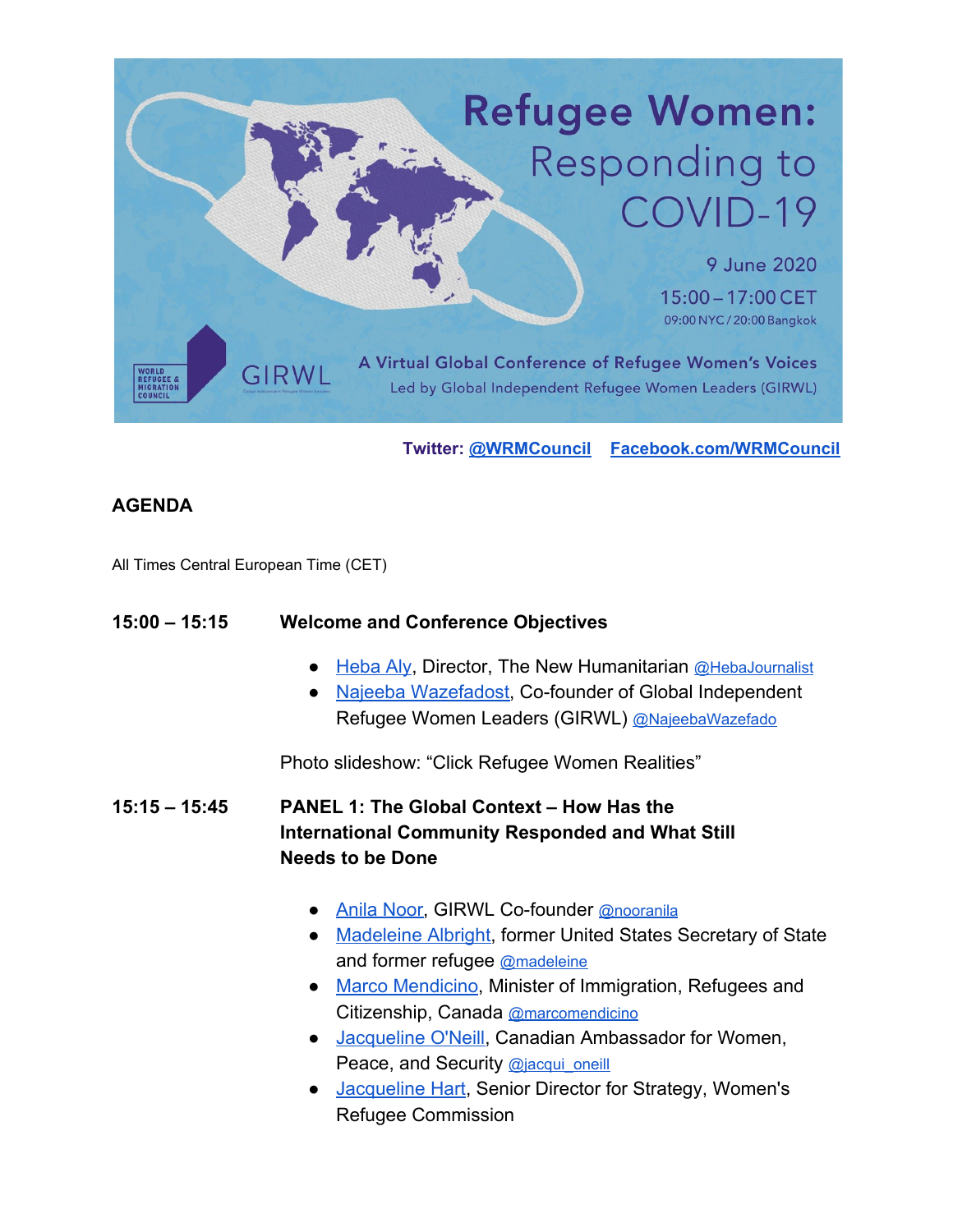# **15:45 – 16:15 PANEL 2: How are Refugee Women Responding Around the World to COVID-19**

- [Shaza Alrihawi,](https://docs.google.com/document/d/1-uOVsh03XVkT7knbG28LHNtm-R0k8igO9-2MQBZDAiE/edit?usp=sharing) GIRWL Co-founder [@ShazaAlrihawi](https://twitter.com/shazaalrihawi?lang=en)
- Hasnah Hussin, Rohingya refugee woman in Malaysia
- Paty Hernandez, Salvadoran trans woman refugee in the USA
- Alima Mamohamed, refugee in Kampala, Africa

# **16:15 – 16:45 PANEL 3: What Are Refugee Women's Unmet Needs & Capacity Gaps?**

- [Bárbara Romero](https://docs.google.com/document/d/1VoE26pru8LJmBvMyM0tnhCy7O6eqr48gFzBWlCdiOac/edit?usp=sharing), GIRWL Co-founder [@AndieyBarbarita](https://twitter.com/andieybarbarita)
- Dr. Olfat Mahmoud, Palestinian refugee in Lebanon
- Nibras Rahbe, Syrian refugee woman
- [Sarah E. Hendriks,](https://drive.google.com/file/d/1j-_3FqvxHM_xkRRUqgj1zHUM_DULbMwE/view?usp=sharing) Director, Policy and Intergovernmental Division, UN Women [@sarah\\_hendriks](https://twitter.com/sarah_hendriks)
- **16:45 16:55 Making Space for Us: Refugee Women as Equal Leaders** *Connecting, Collaborating, Organising for Change and Next Steps*
	- Andrea Ayala, GIRWL Co-founder
- **16:55 17:00 Closing remarks**
	- [Lloyd Axworthy](https://docs.google.com/document/d/1J5HqueQRiZaJHwd-5dG7T-MumIdWCT3egzvhUZX9h8k/edit?usp=sharing), Chair, World Refugee & Migration Council [@lloydaxworthy](https://twitter.com/lloydaxworthy)